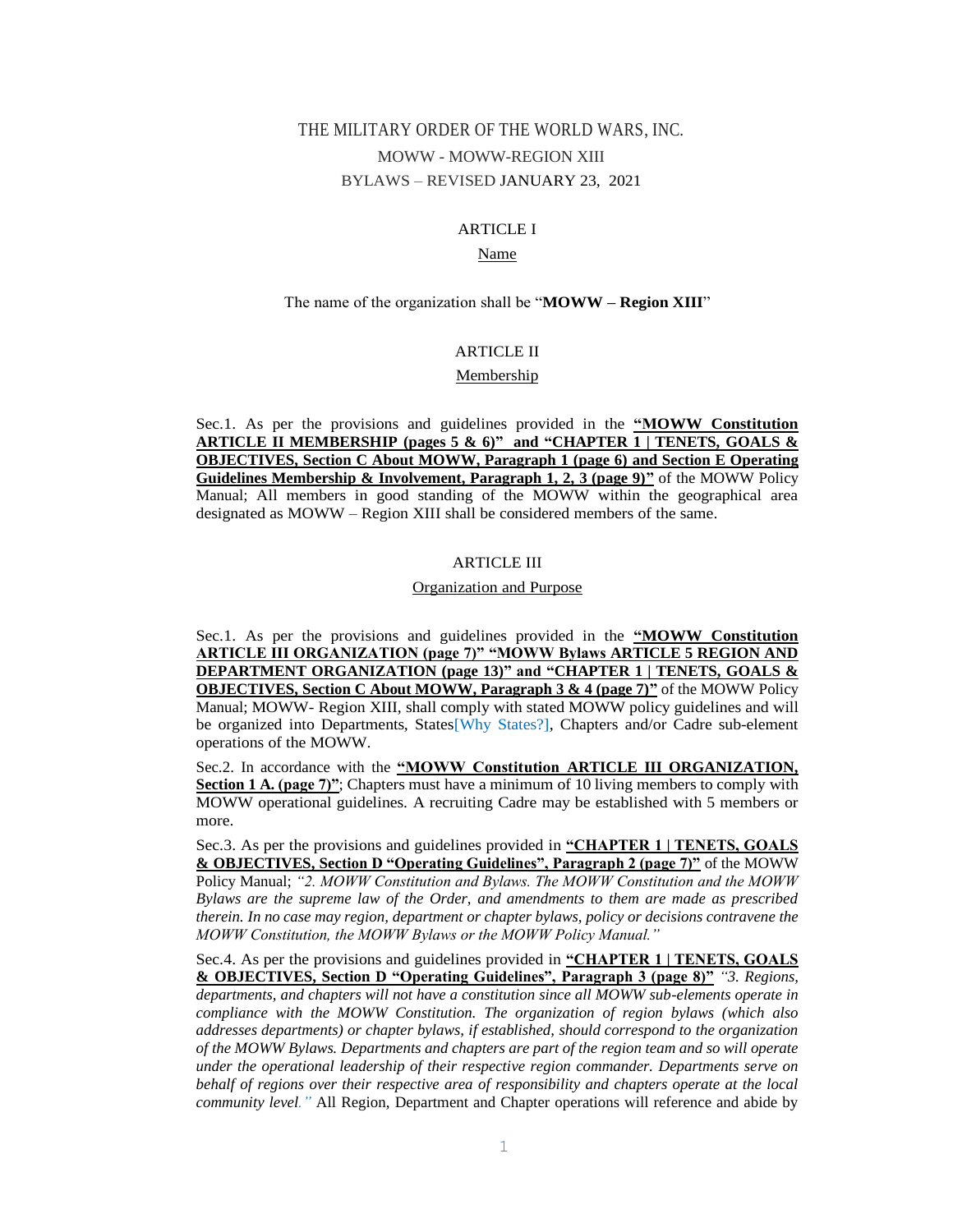MOWW "Operating Guidelines" at all times.

Sec.5. In accordance with the **"MOWW Constitution; ARTICLE PREAMBLE TO THE CONSTITUTION OF THE MILITARY ORDER OF THE WORLD WARS, (page 3)"**; The purpose of MOWW – Region XIII shall be to assist established Departments, States, Chapters and Cadres located within the Region's geographical area in promoting the nine tenets of the *MOWW Preamble* and the Directives, and to encourage the formation of new Chapters and increase membership in the Order.

# ARTICLE IV

### Region Convention

Sec.1. As per the provisions and guidelines provided in the **"MOWW Constitution; ARTICLE IV NATIONAL CONVENTION; (page 8 as applicable)" "MOWW Bylaws; ARTICLE 7 ORDER OF BUSINESS (pages 16 & 17 as applicable)" and "CHAPTER 4 | REGION LEADERSHIP & TEAM-BUILDING; Section D. MOWW Conventions, Region Conferences & Chapter Visits (pages 30 through 32 as applicable)"** of the MOWW Policy Manual. The **Region Convention** is the legislative body of Region operations. The convention shall be held annually no earlier than September for the "Winter Convention" Multi-Business Meeting (MBM) session cycle and a second scheduled "Summer Convention" MBM no later than the fourth quarter (APR-MAY-JUN) of the MOWW Operating Year (OY).

Sec.2. As per MOWW governing guidance provided in Sec.1. a Chapter is to host the convention shall be designated by the Region Commander with the consent of the Chapter Commander. The host Chapter will be responsible for all Convention arrangements, to include date and location, with the concurrence of the Region Commander. Overall coordination and outside Region communication are the responsibility of the Region Commander.

Sec.3. As per MOWW governing guidance provided in Sec.1., the Convention shall elect and install Region Officers and conduct such other business as may be presented.

Sec.4. As per MOWW governing guidance provided in Sec.1, accredited Delegates: "Each Chapter shall be limited to two delegates-at-large, one of whom should be the Chapter Commander, and one delegate for every 25 members or major fraction thereof in good standing and based upon the strength reported by National Headquarters as of the end of the preceding month…" MOWW – Region XIII Convention voting procedures are a "modified process" of the stated MOWW national voting process, to read and be adhered to as follows; Each Chapter shall be limited to one voting delegate-at-large. The Chapter Commander as the duly elected representative of the Chapter body shall represent the desired wishes of their Chapter fellow companions at all MOWW – Region XIII Convention events.

Sec.5. Members of the National General Staff (including the Region Commander, GSO, Department and Commanders) also shall be accredited delegates for their respective Chapters but shall not count against the number of accredited delegates computed by the above formula. A quorum shall consist of mostly accredited delegates in attendance but not less than 15. A member may represent only one Chapter. A duly accredited alternate may vote in the absence of a delegate, or when one person occupies more than one delegate position (i.e., the same person is both Department and Chapter Commander.) Proxy and mail votes are not authorized. Representatives of Cadres not yet chartered, may attend the Convention, without vote.

Sec.6. Electronic online "Audio/Visual" Conference Call meeting sessions, using enhanced online technology, can be substituted for or be integrated into traditional "in-person" meeting session venues, to conduct official MOWW – Region XIII meeting business.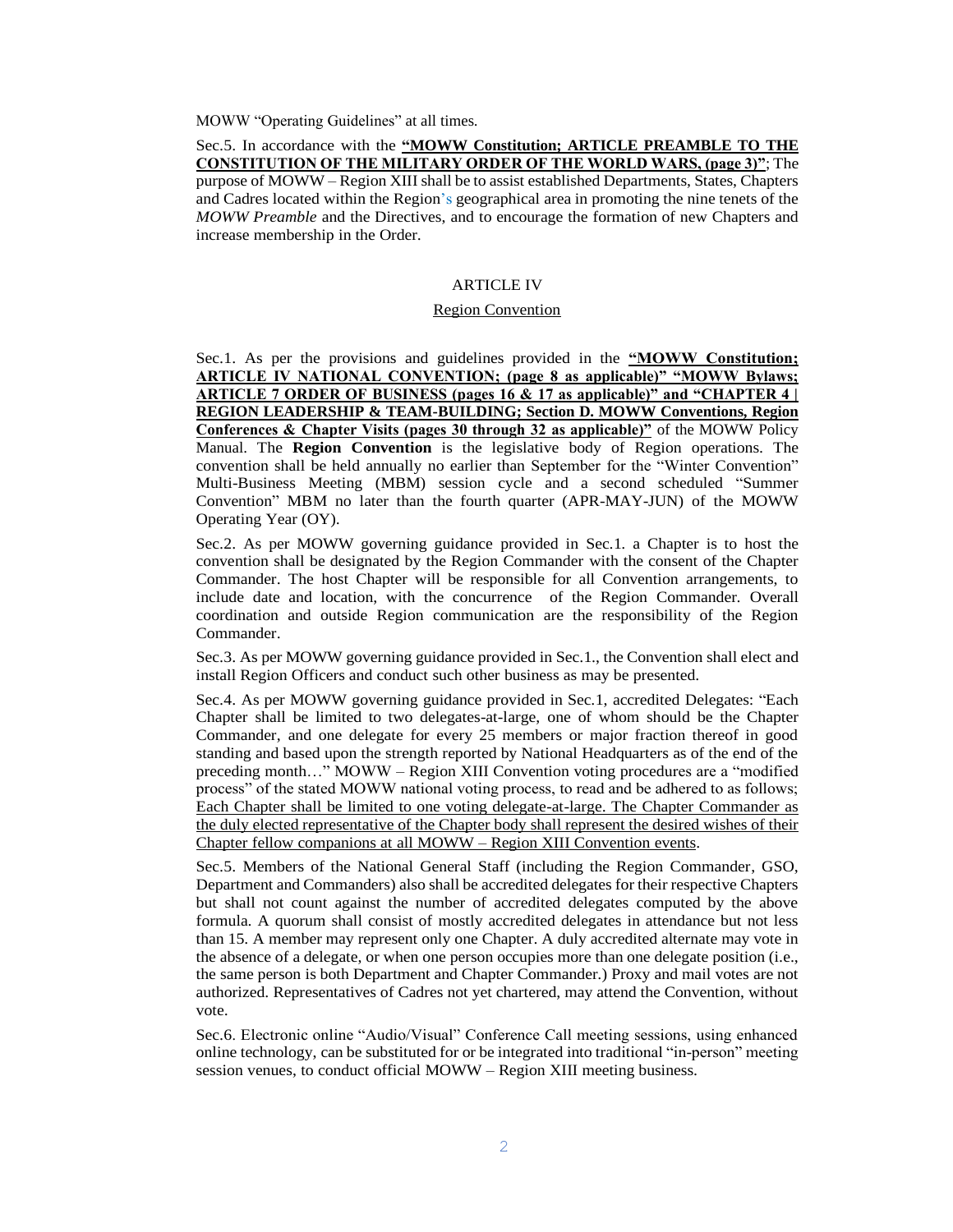# ARTICLE V

# **Officers**

Sec.1. As per the provisions and guidelines provided in the **"MOWW Constitution; ARTICLE V OFFICERS (pages 9 through 11 as applicable)" "MOWW Bylaws; ARTICLE 4 DUTIES OF OFFICERS (pages 9 through 12 as applicable)" "CHAPTER 1 | TENETS, GOALS & OBJECTIVES; Section C About MOWW, Paragraph 3 & 4 (page 7)"; "CHAPTER 2 | GOVERNANCE, STRUCTURE & IMPROVEMENT; Section C. Organizational Structure, Paragraph 1, 2, 3 (pages 13 & 14) and Section D. Supported, Supporting, Enabling & Advisory Elements, (pages 14 & 15 as applicable) and CHAPTER 4 | REGION LEADERSHIP & TEAM-BUILDING; Section A. General. (page 27), Section B. Region Commander. (pages 27 through 29)"** of the MOWW Policy Manual, the elected Region Officers shall consist of the following.

- A. Region Commander (Member National General Staff & Nominating Committee at National Convention)
- B. Senior Vice Commander
- C. Vice Commander
- D. Adjutant Officer
- E. Treasurer Officer

Sec.2. The Senior Vice Commander is designated as the Region General Staff Officer and serves as the additional member of the General Staff.

Sec.3. Region Officer selection procedure:

- A. The MOWW MOWW-Region XIII Convention shall elect a Commander, Senior Vice Commander, a Vice Commander, an Adjutant Officer, and a Treasurer Officer, each year. The same person may hold the Adjutant and Treasurer offices. Those elected shall hold office for one year, coinciding with the fiscal year of the Region and the MOWW, or until a successor is elected and installed. All officers shall serve without compensation.
- B. Not later than 1 February of each year the Region Commander shall appoint a Nominating Committee and delegate a past MOWW – Region XIII Commander to chair the Committee, with a second past MOWW – Region XIII Commander as Vice Chair.
- C. Individual Chapter representatives shall be selected by the appropriate Chapter Commander, who will notify the Committee Chair of the designee's identity. As direct representatives of the Region Commander, neither the Committee Chair nor the Vice Chair shall have a vote in the Committee; however, the Chair shall cast the deciding vote in the event of a tie. The Nominating Committee shall meet during the Region Convention at a time and location designated by the Region Commander in the Convention Agendas. The Nominating Committee may nominate any of the incumbent Region officers for reelection, provided each nominee has agreed to serve, if elected. At the onset of the Committee meeting, the Chair shall poll the members for their recommendations. After announcing the poll results, the Chair shall call for a vote on each office to be filled. Those with the most votes for each position shall constitute the Committee's slate of nominees.
- D. The Chair of the Nominating Committee shall preside over the election process during the Convention. After the Chair has announced the Committee's slate of nominees, each office to be filled shall be considered as a single entity, with nominations from the Convention floor allowed. Each nominee must have agreed to serve. If there is more than one nominee for the same office, the voting will be by secret ballot. No nominee shall be elected to an office without a plurality vote in favor of that election.

Sec.4. Other Region staff officers, that the Commander may desire, shall be appointed by the Region Commander-elect immediately after the election and prior to the installation ceremony. Appointed officers will serve the same term as those elected. An elected officer may serve concurrently in an appointed office. The Region Commander shall specify duties of appointed officers.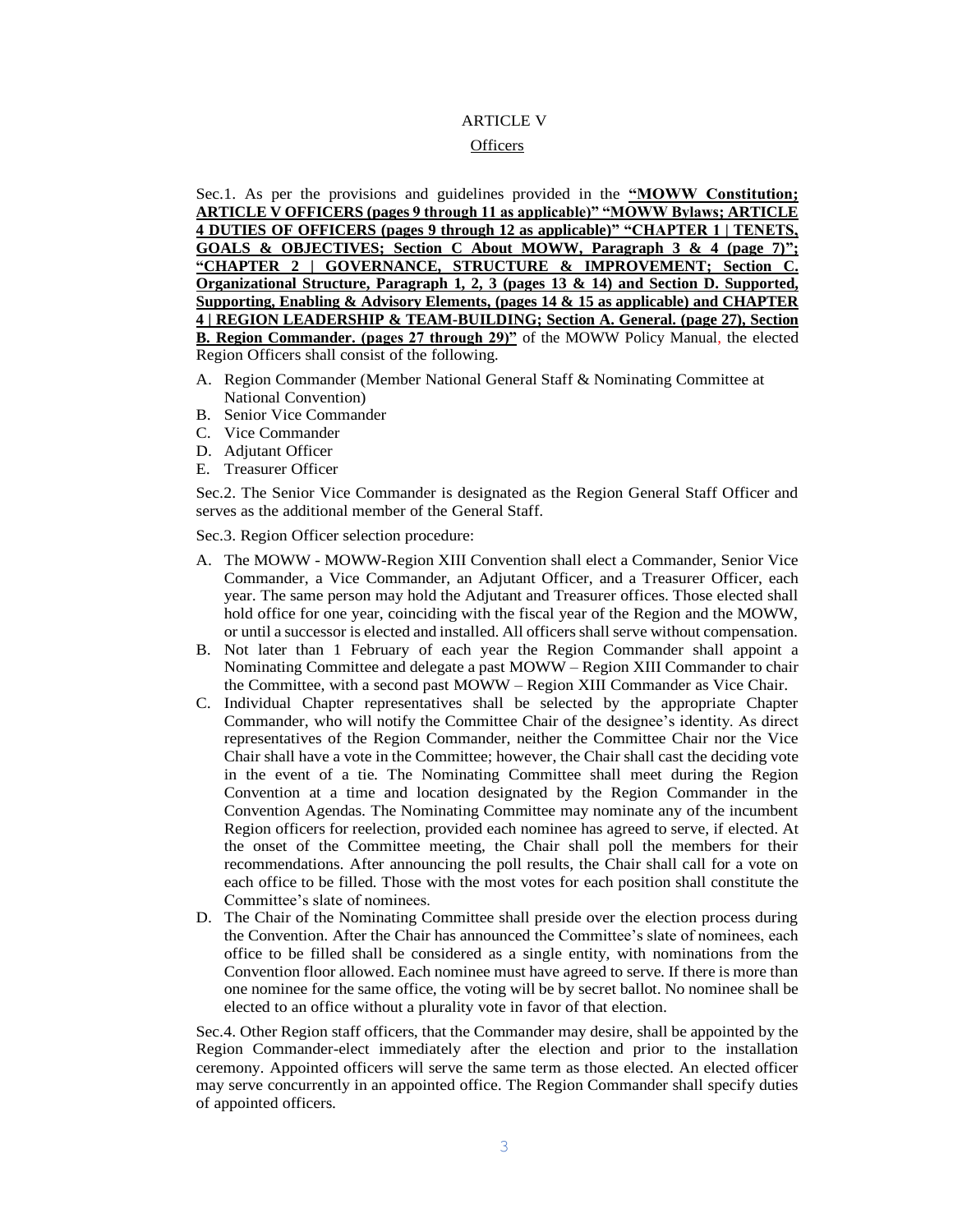Sec.5. The Senior Vice Commander shall succeed to the office of Commander when it is vacated due to death, resignation, or removal from office. The Vice Commander shall succeed to the office of Senior Vice Commander should it be vacated due to death, resignation, or removal from office or ascension to the office of Commander. The EXCOM, as defined in ARTICLE VII below, shall appoint a Vice Commander to serve the unexpired term of that office should it become vacant. In the same manner the EXCOM shall appoint an Adjutant and/or Treasurer to serve the unexpired term should either/or both of those offices become vacant.

### ARTICLE VI

# Duties of Officers

Sec.1. As per the provisions and guidelines provided in the **"MOWW Constitution; ARTICLE III ORGANIZATION; SECTION 4 (page 7)" "ARTICLE V OFFICERS (pages 9 through 11 as applicable)" "MOWW Bylaws; ARTICLE 4 DUTIES OF OFFICERS (pages 9 through 12 as applicable)" "CHAPTER 1 | TENETS, GOALS & OBJECTIVES; Section C About MOWW, Paragraph 3 & 4 (page 7)"; "CHAPTER 2 | GOVERNANCE, STRUCTURE & IMPROVEMENT; Section C Organizational Structure, Paragraph 1, 2, 3 (pages 13 & 14 as applicable)" "Section D Supported, Supporting, Enabling & Advisory Elements, (pages 14 & 15 as applicable)" and "CHAPTER 4 | REGION LEADERSHIP & TEAM-BUILDING; Section A General (page 27 as applicable)", and "Section B Region Commander (pages 27 through 29 as applicable)"** of the MOWW Policy Manual, the Region Commander and supporting staff shall carry out the following duties:

### **Commander**

- A. Perform the duties set forth and as delineated and applicable, referenced in this section.
- B. Be the chief officer of the Region with general supervision and direction over the business activities of the Region.
- C. Preside at the annual Region Convention and all meetings of the EXCOM.
- D. Serve as a member of the National General Staff, in accordance with ARTICLE V, (pages 9 through 11 as applicable) and ARTICLE VI (pages 12 & 13 as applicable) of the MOWW National Constitution.
- E. Assign responsibility for oversight of all Region awards to the staff.

Senior Vice Commander

- A. Assist the Commander and perform the duties in the absence of the Commander or during the Commander's absence or disability.
- B. Serve as the Region General Staff Officer.
- C. Act as Chair of the Membership Committee.
- D. Have overall oversight of all awards.
- E. Perform other duties as assigned by the Commander and the EXCOM, to include oversight of one of the Departments or States.

### Vice Commander

- A. Perform other duties as assigned by the Commander and the EXCOM, to include oversight of one of the Departments or States.
- B. Serve as Chair of the Patriotic Education Committee and/or ROTC Committee, as specified by the Commander.
- C. Act as Chair of the Nominating Committee.

## Adjutant Officer

- A. Be responsible for all Region correspondence, administrative records, and property.
- B. Record minutes of each EXCOM meeting and the Region Convention.
- C. Perform other duties as assigned by the Commander and the EXCOM.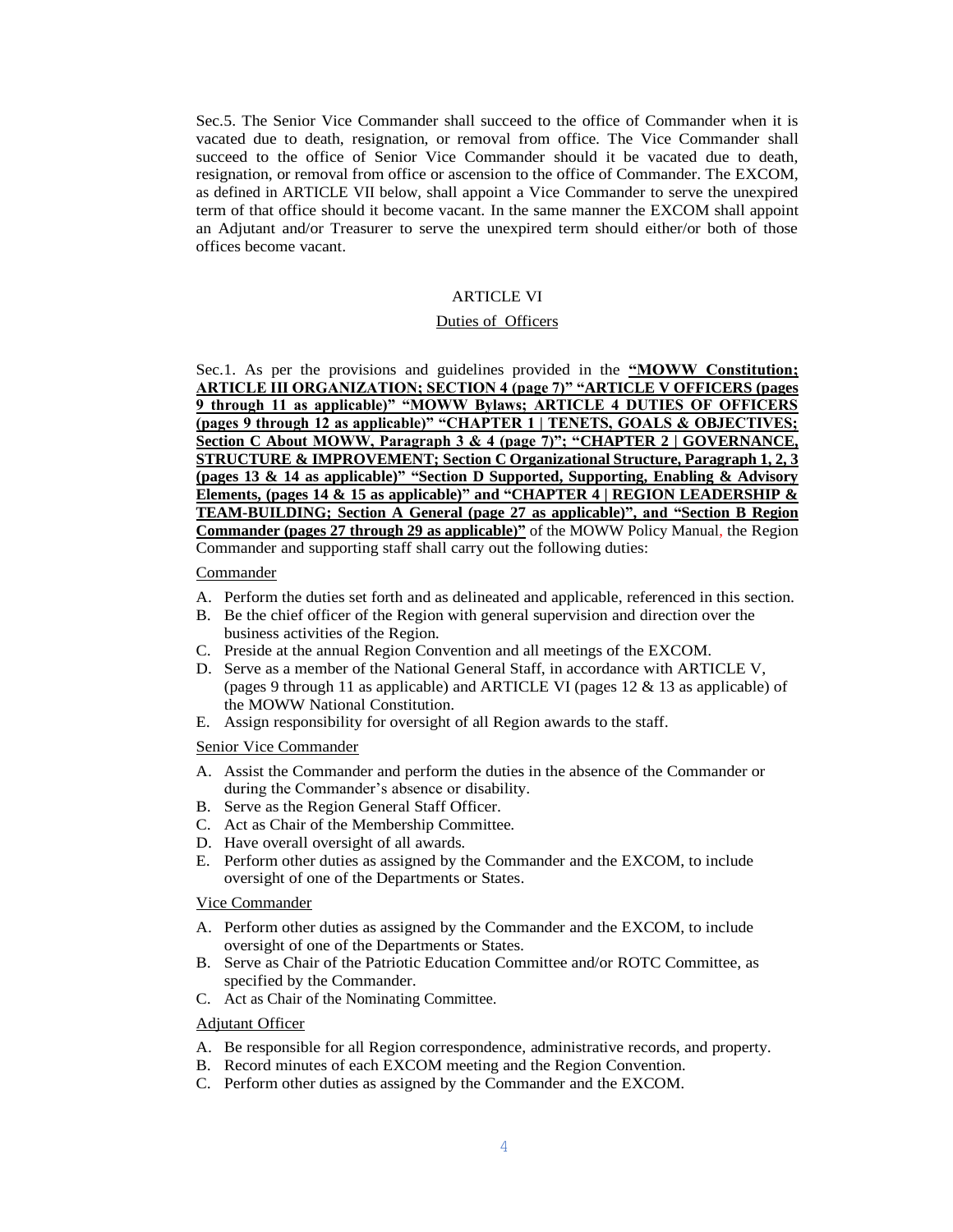# Treasurer Officer

- A. Collect, distribute, and receive all monetary funds of the Region, to include the financial support specified in ARTICLE VIII of these bylaws.
- B. Perform other duties as assigned by the Commander and the EXCOM.
- C. Prepare an annual Balance Sheet NLT 1 October each OY.

# ARTICLE VII

# Executive Committee

Sec.1. As per the provisions and guidelines provided in the **"MOWW Constitution; ARTICLE VI, THE GENERAL STAFF; SECTION 1. Administering the Military Order's Affairs / SECTION 2. General Staff Meetings / SECTION 3. Executive Committee of the General Staff (EXCOM) (pages 12 & 13as applicable)" and "CHAPTER 3 | FISCAL LEADERSHIP & MANAGEMENT; "Section B. Roles & Responsibilities, Paragraph 1, Subparagraph 1a, 1b, 1c, 1d (pages 16 & 17 as applicable)"** of the MOWW Policy Manual, the Executive Committee (EXCOM), consisting of the Region Commander, Senior Vice Commander, Vice Commander, Adjutant Officer, Treasurer Officer, Department and Chapter Commanders shall administer and manage the affairs of the Region between Region Conventions. All MOWW National Officers (other than those mentioned above) who are members of the Region are non-voting ex officio members of this Committee and may attend Committee meetings at their pleasure.

Sec.2. As per MOWW governing guidance provided in Sec.1. the EXCOM will meet at least twice each year at a time and place to be designated by the Commander. Attendance at EXCOM meetings shall be limited to only those individuals identified in Section 1 of this ARTICLE. If feasible, the meetings will be distributed geographically within the Region area and will occur in separate calendar quarters. As with the Region Convention, the logistics for any Executive meeting will be handled by the host Chapter selected by the region Commander with the consent of that Chapter. Other meetings may be called by the Region Commander at the request of three other members of the Committee. Such meetings shall be held not earlier than two weeks nor later than one month from the date of the call for the meeting.

Sec.3. As per MOWW governing guidance provided in Sec.1, five (5) voting members of the EXCOM shall constitute a quorum at any meeting.

Sec.4. As per MOWW governing guidance provided in Sec.1, the Region Commander may direct that a telephone ballot, confirmed by mail, might be taken on any question(s) the Commander considers to be emergency in nature. Any action taken in this form will be entered in and made part of the minutes of the next EXCOM meeting.

#### ARTICLE VIII

#### Finances

Sec.1. As per the provisions and guidelines provided in the **"MOWW Bylaws; ARTICLE 1; FINANCES; SECTION 1. Fiscal Year / SECTION 2. Payment of Regular (Annual) Membership Dues / SECTION 5. Chapter Cadre Dues / SECTION 6. Chapter and Department/Region Dues (page 3 & 4 as applicable)"** *"SECTION 1. Fiscal Year. The MOWW Fiscal Year (FY) will be reflected in the MOWW Policy Manual. [Section revised by National Convention approval in 2016]" "SECTION 2. Payment of Regular (Annual) Membership Dues. Each Regular and Hereditary Member shall, on or before the anniversary date of their joining, pay to MOWW, Inc., national dues in an annual amount to be established by the MOWW Convention upon recommendation of the Executive Committee of the General Staff and published in the MOWW Policy Manual." "SECTION 5. Chapter Cadre Dues." "5A. Ten dollars (\$10.00*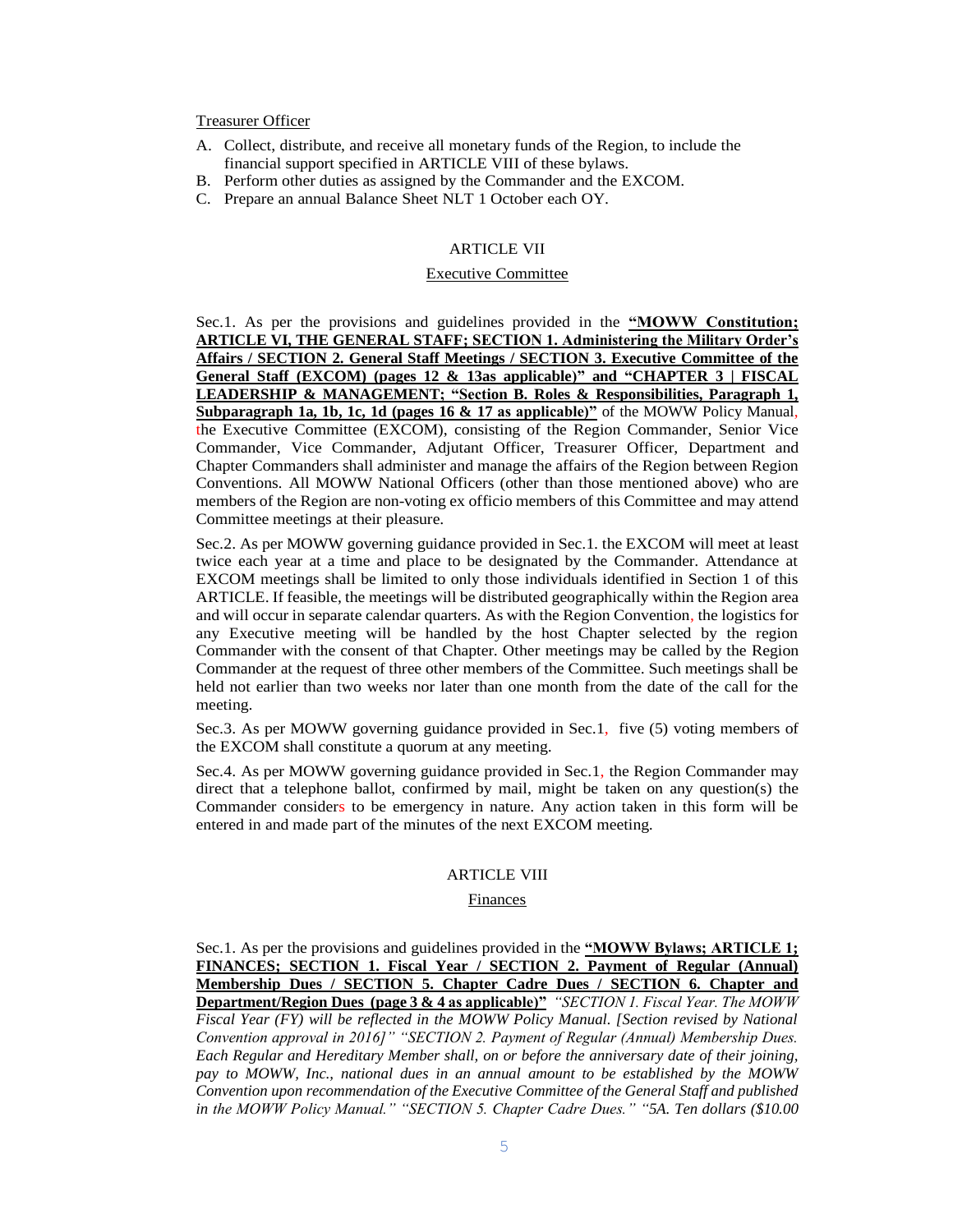*US) for each new Regular or Hereditary annual dues-paying member shall be remitted to a cadre organized under the Bylaws, Article III (Charters)," "5B. The period of eligibility for such rebate shall expire one (1) year after the cadre has reached ten (10) living members, the minimum number necessary to receive a chapter charter." "SECTION 6. Chapter and Department/Region Dues." "6A. Chapter Bylaws may provide for local dues payable to such chapters by their own members in addition to the National dues as provided by the Bylaws, Article I (Finances), Section 2. Perpetual Members and Senior Members shall not pay local dues. A chapter may exempt any worthy member from chapter dues for such period, as it may desire." "6B. Department and Region Bylaws may provide for annual financial support from chapters assigned to them in such amounts and using such formulae as may be agreeable to those chapters."* MOWW – Region XIII Chapters, choosing to collect internal fellow companion and/or Chapter member dues, will emulate and abide by the MOWW directive guidelines stated.

Sec.2. As per MOWW governing guidance provided in Sec., the sole source for MOWW-Region XIII funding is derived from the annual financial support provided by each Chapter. These Bylaws prescribe dues in the amount of \$0.25 per living member of the Chapter as shown in the MOWW Membership Roster Report document at the close of the preceding fiscal year. Payment check or money order will be made payable to "MOWW – Region XIII" on or before 1 October each year. The Region Treasurer is responsible for collecting these required monetary funds.

Sec.3. As per the provisions and guidelines provided in **"CHAPTER 3 | FISCAL LEADERSHIP & MANAGEMENT; SECTION A. GENERAL, Paragraphs 1, 2, 3, 4 (page 16 as applicable)"** of the MOWW Policy Manual, "*As a legally incorporated non-profit entity— United States Tax Code, Section 501(c)19—MOWW, Inc., has an investment portfolio and capital assets that are annually audited by a firm of Certified Public Accountants (CPAs). 1. Fiscal Year. MOWW's Fiscal Year (FY) is from 1 January – 31 December, annually. 2. Operating Year. MOWW's Operating Year (OY) is from 1 July through 30 June of the following calendar year. This inclusive OY period is equally applicable to MOWW, Inc., and all its sub-elements, i.e., regions, departments, and chapters."* While some MOWW Regional operations are based upon a Calendar Year (CY),  $MOWW - Region XIII$  will operate on a Fiscal Operational Year  $(OY)$ activity schedule as stated in the MOWW reference.

Sec.4. As per MOWW governing guidance provided in Sec.1. and Sec.3, the fiscal year of the MOWW – Region XIII is 1 July through 30 June of the following calendar year each OY.

Sec.5. As per the provisions and guidelines provided in **"CHAPTER 3 | FISCAL LEADERSHIP & MANAGEMENT; SECTION B. Roles & Responsibilities, Paragraph 3, Sub-Paragraph A & B and Section 4 (page 18 as applicable)"** of the MOWW Policy Manual;

*"Finance Committee (FC). The FC corporately oversees and manages MOWW, Inc.'s, financial processes and outcomes, the Planning, Programming & Budgeting System, budget execution, revenue generation, and developing continuous financial improvement initiatives—to include measures of performance (metrics)."* In a similar fashion the MOWW – Region XIII FC will operate, according to MOWW policy guidelines.

Sec.6. As per MOWW governing guidance provided in Sec.5. the MOWW – Region XIII will establish a Budget & Finance Committee (FC) and oversee the development of a supplemental FC planning document to provide oversight, fiscal guidance and transparency over all monetary funds acquired by the Region during the MOWW Operating Year. The FC will be chaired by the Region Commander and further comprised of the Treasurer Officer and Adjutant Officer with augmented consultation contributions (as needed) from the immediate past Region commander.

Sec.7. As per the provisions and guidelines provided in **"CHAPTER 3 | FISCAL LEADERSHIP & MANAGEMENT; SECTION D. IRS Filings, P&M Dividends & Fund-Raising, Paragraph 1, Sub-Paragraph A & B and Section 1, 2, 3, 4 (pages 21 & 22 as applicable)"** of the MOWW Policy Manual. *"1. Filing with the Internal Revenue Service (IRS) and certifying with the MOWW Treasurer General (TG). Commanders are ultimately responsible for ensuring their chapter (or region or department sub-elements) has an Employer Identification Number (EIN), and successfully files on-time with the IRS and reports the same to the TG by*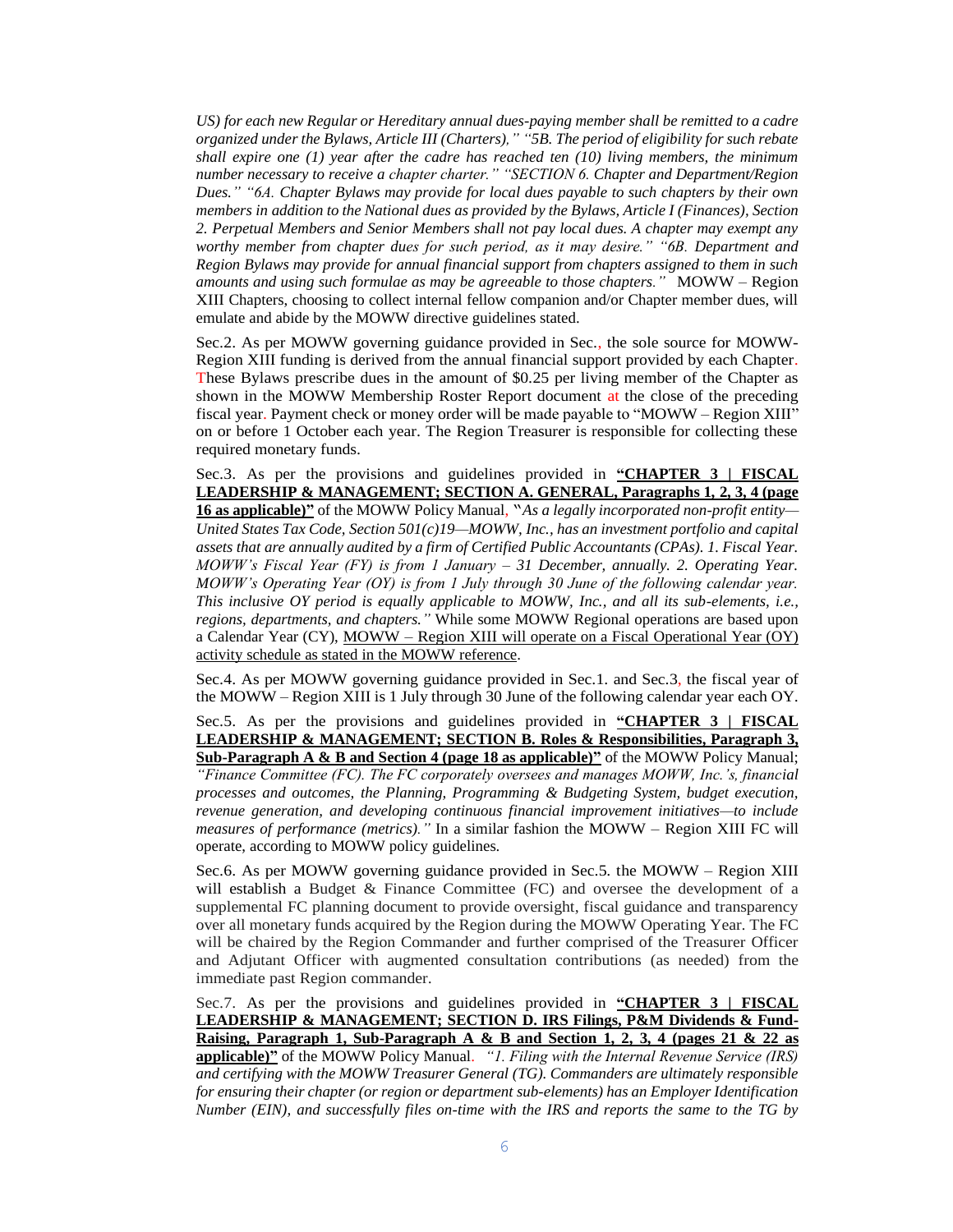*sending the TG the IRS' notice of successful filing. To best achieve success, filers should use the current online "IRS 990-N Users Guide," available on the IRS website at https://www.irs.gov/. While commanders may delegate the authority to accomplish these filings to their respective treasurer appropriate to their command sub-element, the responsibility for compliance cannot be delegated and rests solely with commanders. Under no circumstances will the Order's TG perform these functions for any MOWW, Inc., sub-elements.* 

*A. Problems and Questions. Issues and questions concerning "IRS Filings, P&M Fund Dividends & Fund-Raising" should be directed to the Treasurer General/CFO, MOWW, Inc., (treasurergeneral@moww.org) and the Chief of Staff/COO, MOWW, Inc., (chiefofstaff@moww.org) immediately upon discovery with information copies to the chapter's respective department and region commander and its applicable VCINC. This timing is important to resolve issues as soon as is possible and since the TG may consider delays in requesting help when considering suspense extension requests.* 

*B. Failure to Successfully File with IRS Each Year. 4) Any sub-element's failure to successfully file annually with the IRS with "Accepted" IRS confirmation receipt to the TG NLT 60 days after the end of any just-concluded tax year will result in the delinquent MOWW sub-element forfeiting all funds due and payable in the subsequent MOWW fiscal year. In addition, the IRS will revoke the tax-exempt status of any sub-element that fails to file annually with IRS for three consecutive years. Chapter may request a reasonable extension in writing thru the Chain of Command. If the request is approved, the TG shall so notify the chapter's chain of command and the Chief of Staff."*

Sec.8. As per MOWW governing guidance provided in Sec.7, the MOWW – Region XIII is registered as an *IRS 501c19* non-profit subordinate sub-element, reference *EIN: 84-1207538* and is subject to the annual MOWW IRS Filing and MOWW IRS Reporting guidelines – as delineated by the United States Department of Internal Revenue and the MOWW Executive Committee and enforceable by the Treasurer General of the Order.

Sec.9. As per MOWW governing guidance provided in Sec.7, the MOWW – Region XIII Treasurer Officer is responsible for accomplishing the Region annual financial review by completing the required IRS Form 990-N (e-postcard) online and accomplishing the HQ MOWW Form 21 - Annual Financial Review (AFR) Checklist.

## ARTICLE IX

### **Committees**

Sec.1. As per the provisions and guidelines provided in the **"MOWW Constitution; ARTICLE VI, THE GENERAL STAFF; SECTION 1. Administering the Military Order's Affairs / SECTION 2. General Staff Meetings / SECTION 3. Executive Committee of the General Staff (EXCOM) (pages 12 & 13 as applicable);" "MOWW Bylaws; ARTICLE 6, Committees & Councils; SECTION 1. Through SECTION 7 (pages 14 & 15 as applicable);" "CHAPTER 3 | FISCAL LEADERSHIP & MANAGEMENT; "Section B. Roles & Responsibilities, Paragraph 1, Sub-Paragraph 1a, 1b, 1c, 1d (pages 16 & 17 as applicable)"** of the MOWW Policy Manual and as per the provisions and guidelines provided in ARTICLE VIII Sec.1. and Sec.5. of these Bylaws; *"SECTION 1. Except for the Executive Committee of the General Staff (EXCOM), a. Companions of the Military Order shall not be Chair of more than one regular standing committee during the same period unless so designated by the Bylaws."*

Sec.2. As per MOWW governing guidance provided in Sec.1. MOWW – Region XIII will establish and maintain the following standing committees and stand up additional ADHOC committees (as needed):

- A. The **Nominating Committee**: Provisions for this Committee are found in ARTICLE V, Section 3C and 3D of these Bylaws.
- B. The **Strategic Planning Committee**: is normally chaired by the Senior Vice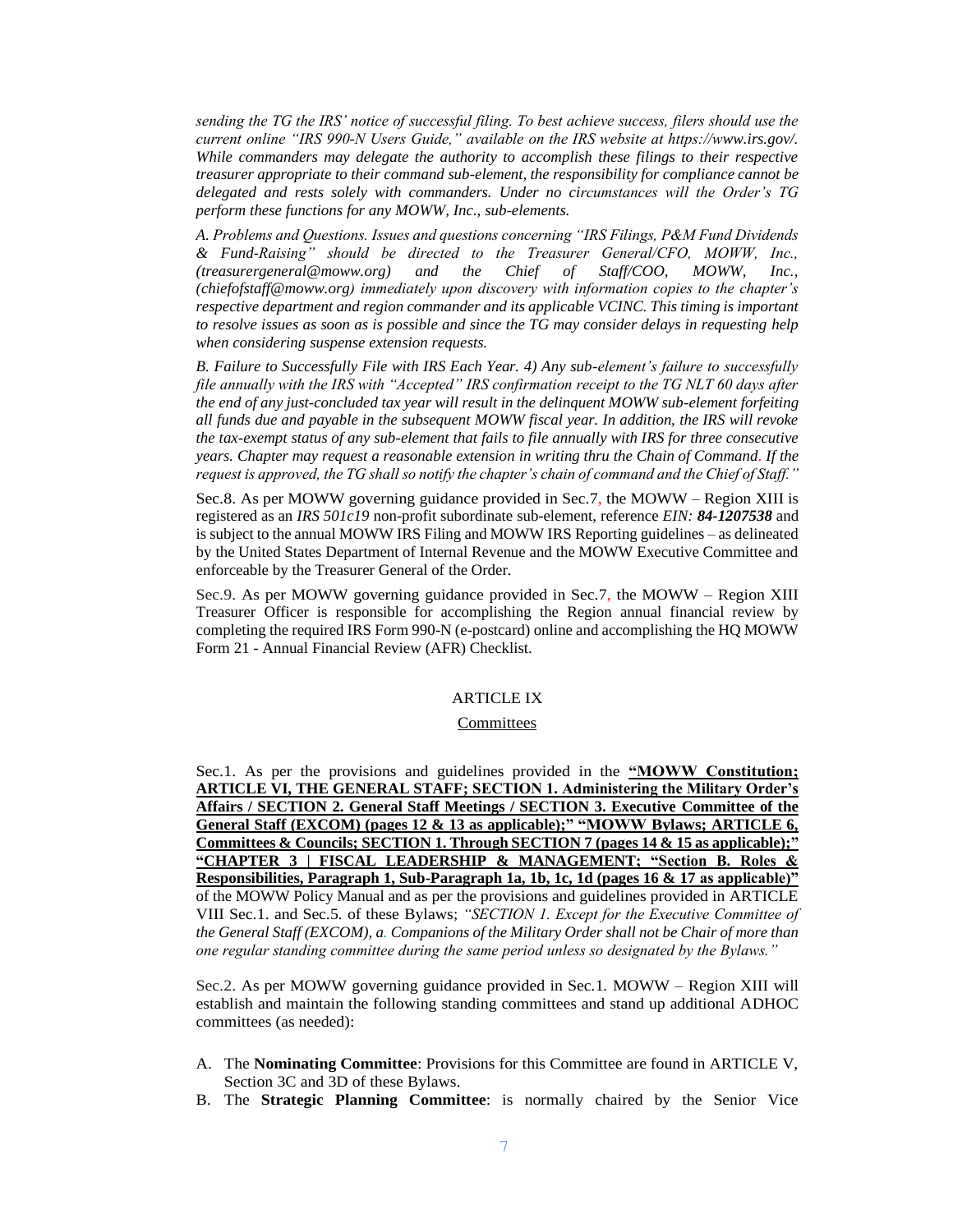Commander. This Committee shall monitor the Membership programs of each Chapter within the Region and assist in improving said programs where necessary. The Committee should take action to encourage the formation of new Chapters as stated in ARTICLE III, Section 4, of these Bylaws.

- C. The **Patriotic Education Committee**: is chaired by the Vice Commander. This Committee shall assist the Chapters within the Region in establishing and maintaining viable Patriotic Education Programs. This Committee will also monitor the activities of the Arizona, Rocky Mountain and Sun Belt Youth Leadership Conferences and encourage Chapters within the Region to support these conferences by sending students to their sessions.
- D. The **Youth Leadership Program Committee**: is normally chaired by the Vice Commander. This Committee shall assist Chapters in implementing suitable youth leadership, mentorship, and development programs (as applicable). This Committee should endeavor to ensure that an MOWW Chapter supports all youth leadership, mentorship and development-related unit activities located in the Region area.
- E. The **Budget & Finance Committee**: Provisions for this Committee are found in ARTICLE VIII, Sec.5. and Sec.6. of these Bylaws.

Sec.3. The Region Commander may adjust the primary responsibilities for the above committees as necessary or activate additional Committees if the need arises.

# ARTICLE X

### Parliamentary Authority

Sec.1. As per the provisions and guidelines provided in the **"MOWW Bylaws; ARTICLE 7, Order of Business; SECTION 1. (page 16);"** "*SECTION 1. Robert's Rules of Order Newly Revised (RONR) shall govern parliamentary procedure in all meetings, assemblies, and conventions of the Order.* 

Sec.2. As per MOWW governing guidance provided in Sec.1. the rules contained in the current edition of Robert's Rule of Order – Newly Revised shall govern the activities of the MOWW – Region XIII activities in all cases to which they are applicable and in which they are not inconsistent with these Bylaws and any special rules the MOWW may adopt.

### ARTICLE XI

### Adoption and Amendment

Sec.1. As per the provisions and guidelines provided in the **"MOWW Bylaws; ARTICLE 8, Amendments; SECTION 1 through 4, (page 18);"***"SECTION 1. Any member or subdivision of the Order may submit a proposal to amend the Bylaws of the Order by submitting such proposals to the Chair, Constitution and Bylaws Committee, at the address listed in the current National Directory of the Order not later than 15 February of each year, provided that proposals submitted after that date but no later than 15 March of each year may be considered if a majority of the members of the Constitution and Bylaws Committee finds that the subject of the proposal is of an emergency matter and should be considered.* 

Sec.2. As per MOWW governing guidance provided in Sec.1, these Bylaws shall become effective immediately upon their adoption by the Region in Convention by a two-thirds vote of the delegates voting, provided a quorum is present.

Sec.3. As per MOWW governing guidance provided in Sec.1, these Bylaws may be amended by a two-thirds vote when a quorum is present by the Region in Convention, provided that the proposed amendment was submitted to all Departments, States, and Chapters in the Region at least 45 days prior to the Convention.